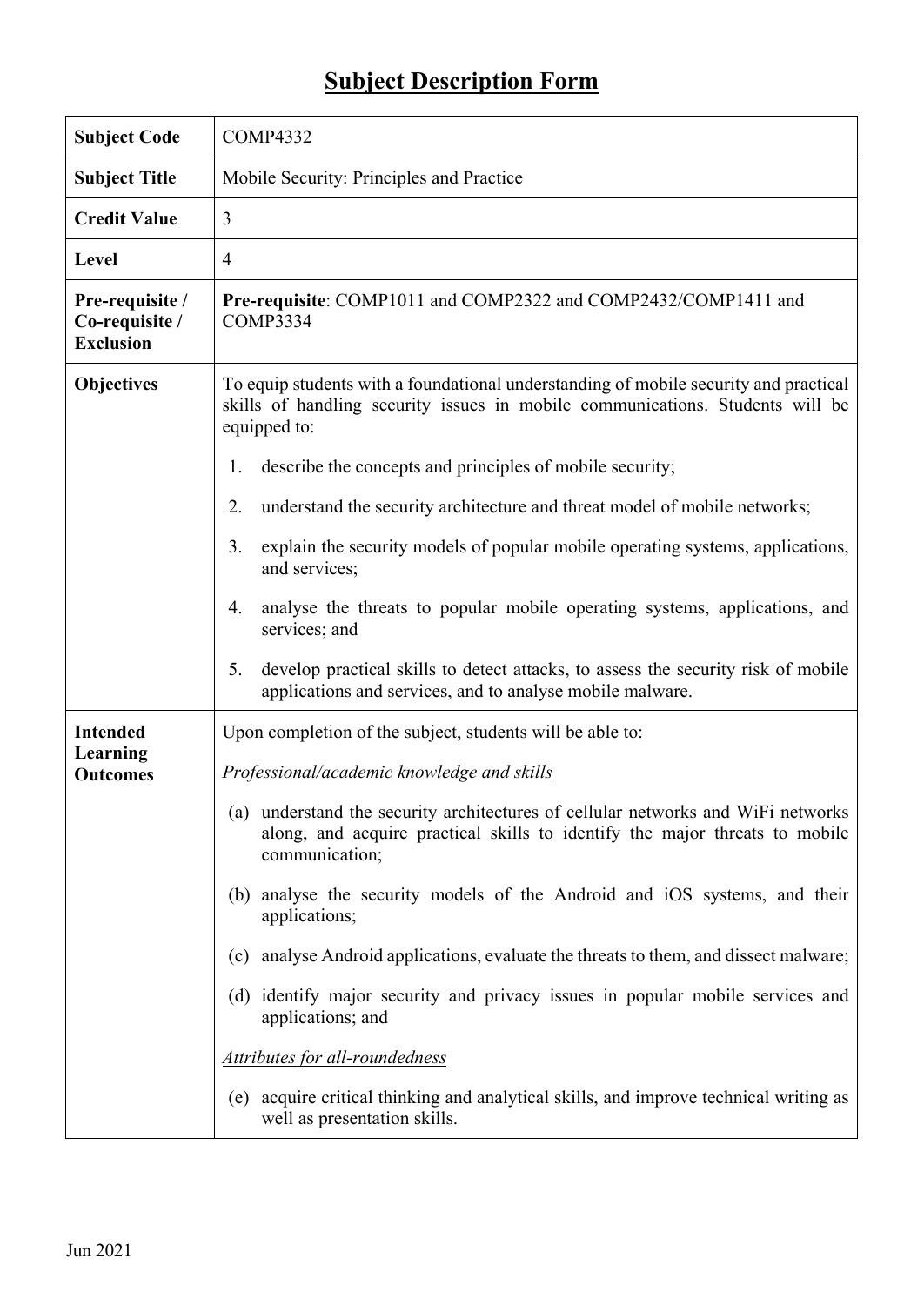| <b>Subject</b><br>Synopsis/<br>Indicative | <b>Topic</b> | <b>Duration of</b><br><b>Lectures</b>                                                                                                                                                                                                                                                                                                                                                                                                                                                   |                |
|-------------------------------------------|--------------|-----------------------------------------------------------------------------------------------------------------------------------------------------------------------------------------------------------------------------------------------------------------------------------------------------------------------------------------------------------------------------------------------------------------------------------------------------------------------------------------|----------------|
| <b>Syllabus</b>                           | 1.           | <b>Overview of Mobile Communication and its Security</b>                                                                                                                                                                                                                                                                                                                                                                                                                                | 2              |
|                                           |              | Mobile communication concepts, Security goals, types of<br>attacks, threat models, and review of basic cryptography.                                                                                                                                                                                                                                                                                                                                                                    |                |
|                                           |              | 2. Cellular Networks Security                                                                                                                                                                                                                                                                                                                                                                                                                                                           | 4              |
|                                           |              | Access control and authentication in cellular networks, 3G/4G<br>networks and their security architectures, attacks on 3G/4G<br>networks.                                                                                                                                                                                                                                                                                                                                               |                |
|                                           | 3.           | <b>WiFi Network Security</b>                                                                                                                                                                                                                                                                                                                                                                                                                                                            | $\overline{2}$ |
|                                           |              | 802.11 protocols, WEP, WPA/WPA2, WiFi network attacks<br>and threat assessment.                                                                                                                                                                                                                                                                                                                                                                                                         |                |
|                                           | 4.           | <b>Android Security</b>                                                                                                                                                                                                                                                                                                                                                                                                                                                                 | 8              |
|                                           |              | Android system, Android security model, Android apps<br>analysis, Android application reverse engineering<br>and<br>monitoring, Android apps threat assessment.                                                                                                                                                                                                                                                                                                                         |                |
|                                           | 5.           | iOS Security                                                                                                                                                                                                                                                                                                                                                                                                                                                                            | $\overline{2}$ |
|                                           |              | iOS system, iOS security model, iOS application analysis.                                                                                                                                                                                                                                                                                                                                                                                                                               |                |
|                                           | 6.           | <b>Mobile Malware</b>                                                                                                                                                                                                                                                                                                                                                                                                                                                                   | $\overline{4}$ |
|                                           |              | Taxonomy of mobile malware, mobile malware detection,<br>static analysis of mobile malware, dynamic analysis of mobile<br>malware.                                                                                                                                                                                                                                                                                                                                                      |                |
|                                           | 7.           | <b>Selected Topics on Mobile Security</b>                                                                                                                                                                                                                                                                                                                                                                                                                                               | 4              |
|                                           |              | Advanced or current topics on mobile security, such as Near<br>field communication security, mobile device management and<br>BYOD.                                                                                                                                                                                                                                                                                                                                                      |                |
|                                           |              | <b>Total</b>                                                                                                                                                                                                                                                                                                                                                                                                                                                                            | 26             |
| Teaching/<br>Learning<br>Methodology      |              | The course will be delivered as a combination of lectures, tutorials, labs, workshops,<br>and class project. The course will emphasise on both the principles and practices of<br>mobile security. The principles will be covered mainly through the lectures and the<br>tutorials, whereas the practice aspects will be taught through labs and workshops.<br>The class project will help students reinforce what they have learnt, including both<br>principles and practical skills. |                |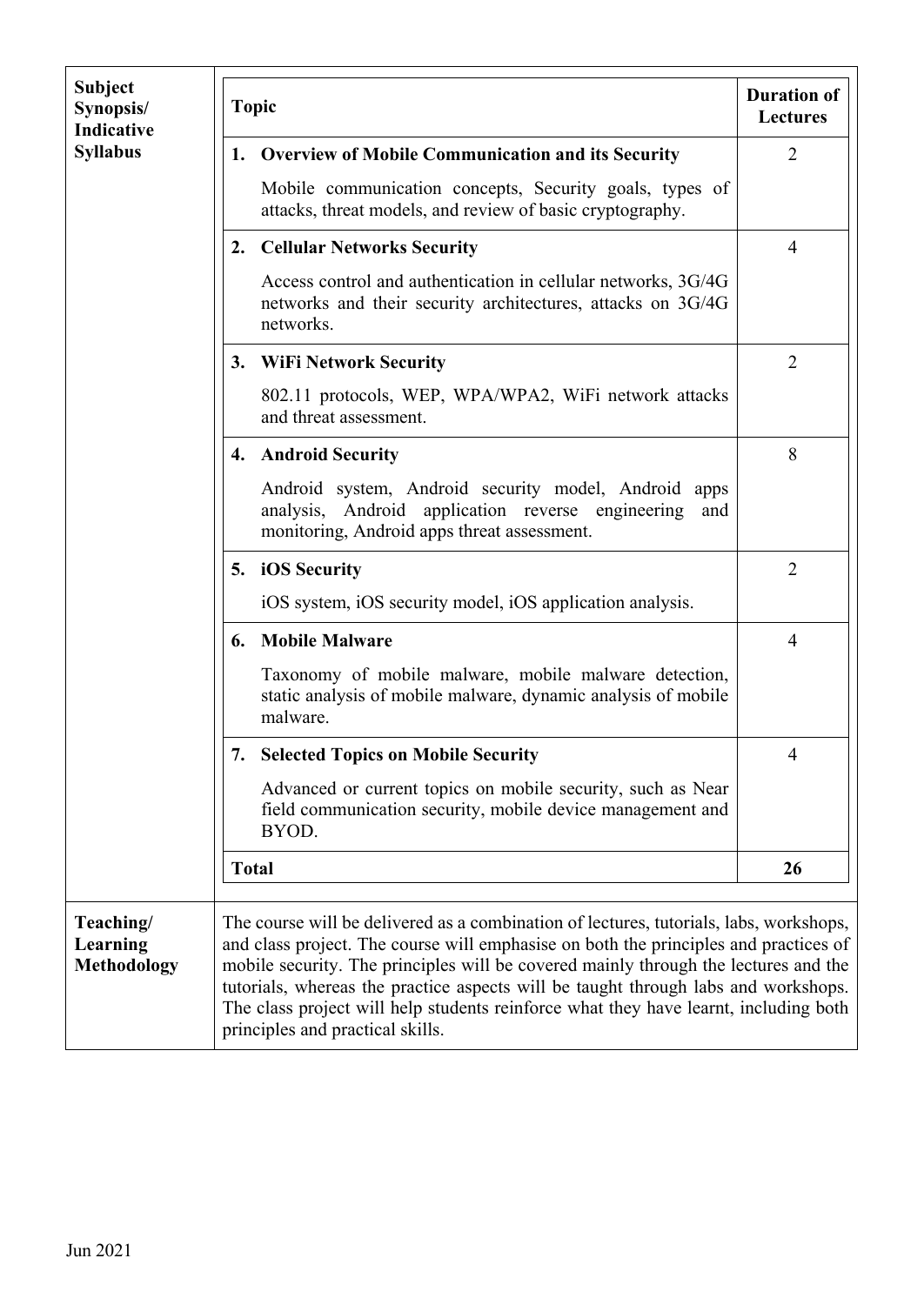| <b>Assessment</b><br><b>Methods</b> in<br><b>Alignment with</b><br><b>Intended</b><br>Learning<br><b>Outcomes</b> | $\frac{0}{0}$<br>Specific assessment<br>methods/tasks<br>weighting                                                                                                                                                                                                                                                                                                                                                                                                     |       |              |              |              | Intended subject learning outcomes to be<br>assessed |              |  |
|-------------------------------------------------------------------------------------------------------------------|------------------------------------------------------------------------------------------------------------------------------------------------------------------------------------------------------------------------------------------------------------------------------------------------------------------------------------------------------------------------------------------------------------------------------------------------------------------------|-------|--------------|--------------|--------------|------------------------------------------------------|--------------|--|
|                                                                                                                   |                                                                                                                                                                                                                                                                                                                                                                                                                                                                        |       | a            | $\mathbf b$  | $\mathbf{C}$ | d                                                    | e            |  |
|                                                                                                                   | <b>Continuous</b><br><b>Assessment</b>                                                                                                                                                                                                                                                                                                                                                                                                                                 | 100%  |              |              |              |                                                      |              |  |
|                                                                                                                   | 1. Assignments                                                                                                                                                                                                                                                                                                                                                                                                                                                         | 25%   | $\checkmark$ | $\checkmark$ | $\checkmark$ | $\checkmark$                                         | $\checkmark$ |  |
|                                                                                                                   | 2. Term Project                                                                                                                                                                                                                                                                                                                                                                                                                                                        | 30%   |              | $\checkmark$ | $\checkmark$ | $\checkmark$                                         | ✓            |  |
|                                                                                                                   | 3. Examination                                                                                                                                                                                                                                                                                                                                                                                                                                                         | 45%   | $\checkmark$ | $\checkmark$ | $\checkmark$ | $\checkmark$                                         | ✓            |  |
|                                                                                                                   | 4. Tutorial/Lab                                                                                                                                                                                                                                                                                                                                                                                                                                                        |       |              | $\checkmark$ | $\checkmark$ | $\checkmark$                                         | $\checkmark$ |  |
|                                                                                                                   | 5. Workshops                                                                                                                                                                                                                                                                                                                                                                                                                                                           |       |              |              | $\checkmark$ | $\checkmark$                                         | ✓            |  |
|                                                                                                                   | Total                                                                                                                                                                                                                                                                                                                                                                                                                                                                  | 100 % |              |              |              |                                                      |              |  |
|                                                                                                                   | Explanation of the appropriateness of the assessment methods in assessing the<br>intended learning outcomes:                                                                                                                                                                                                                                                                                                                                                           |       |              |              |              |                                                      |              |  |
|                                                                                                                   | Continuous assessments consist of assignments and a term project, which are<br>designed to facilitate students to achieve intended learning outcomes. Despite not<br>being assigned with an assessment weighting, lab exercise and workshop are<br>designed to encourage students to acquire deep understanding of the relevant<br>knowledge<br>Examination will evaluate student's understanding and practical skills of security<br>issues in mobile communications. |       |              |              |              |                                                      |              |  |
| <b>Student Study</b>                                                                                              | Class contact:                                                                                                                                                                                                                                                                                                                                                                                                                                                         |       |              |              |              |                                                      |              |  |
| <b>Effort Expected</b>                                                                                            | Lectures                                                                                                                                                                                                                                                                                                                                                                                                                                                               |       |              |              |              | 26 Hrs.                                              |              |  |
|                                                                                                                   | Tutorials/Lab/Workshops                                                                                                                                                                                                                                                                                                                                                                                                                                                |       |              |              |              | 13 Hrs.                                              |              |  |
|                                                                                                                   | Other student study effort:                                                                                                                                                                                                                                                                                                                                                                                                                                            |       |              |              |              |                                                      |              |  |
|                                                                                                                   | Assignment and Term Project                                                                                                                                                                                                                                                                                                                                                                                                                                            |       |              |              |              | 40 Hrs.                                              |              |  |
|                                                                                                                   | Self-Study and Examination Preparation                                                                                                                                                                                                                                                                                                                                                                                                                                 |       |              |              |              | 39 Hrs.                                              |              |  |
|                                                                                                                   | Total student study effort<br>118 Hrs.                                                                                                                                                                                                                                                                                                                                                                                                                                 |       |              |              |              |                                                      |              |  |
| <b>Reading List</b><br>and References                                                                             | <b>Reference Books:</b><br>1.<br>Boudriga, Noureddine, Security of Mobile Communications, Auerbach<br>Publications, 2010.<br>Dubey, Abhishek and Misra, Anmol, Android Security: Attacks and Defenses,<br>2.<br>Auerbach Publications, 2013.                                                                                                                                                                                                                           |       |              |              |              |                                                      |              |  |